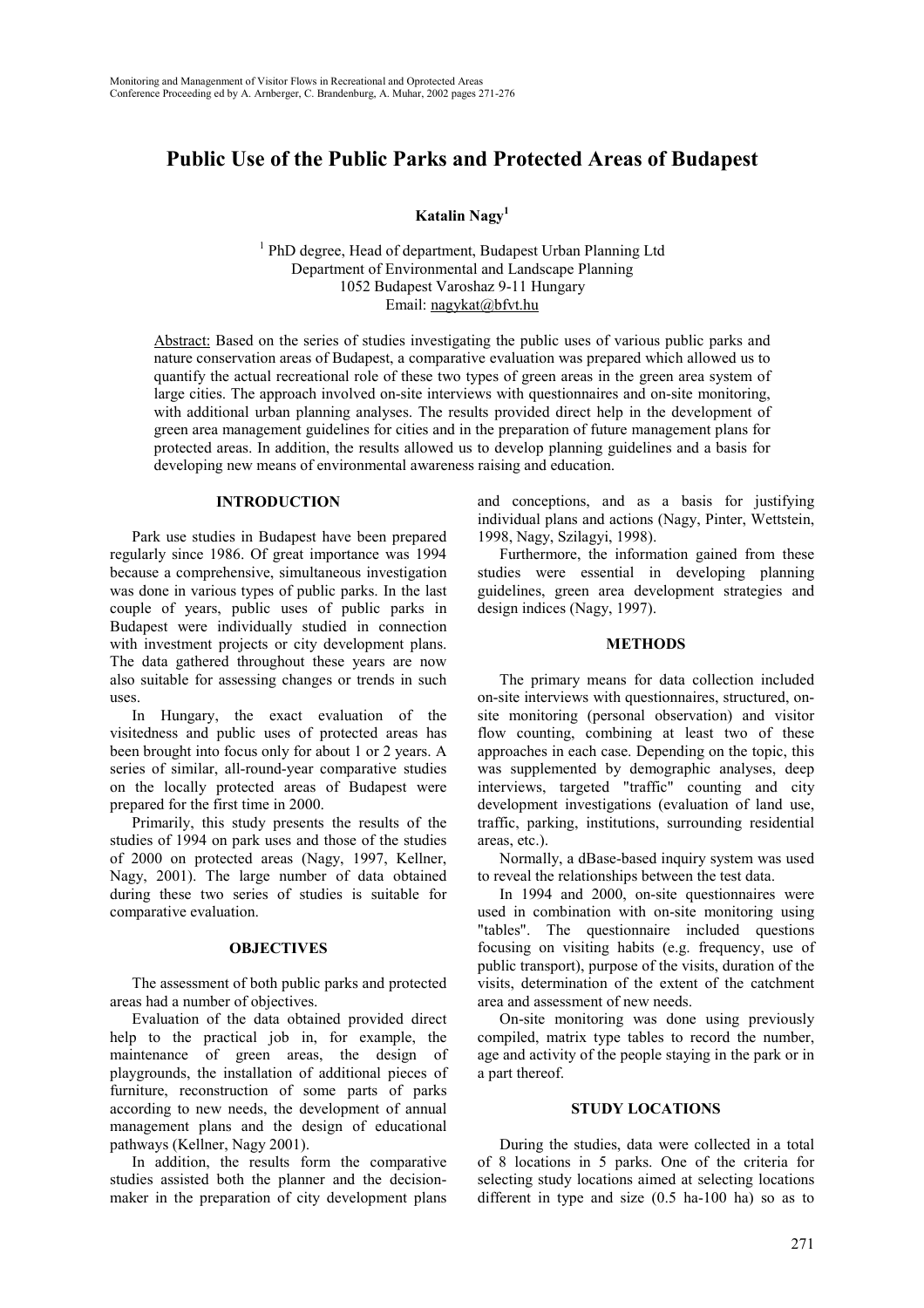represent the diversity of the parks in Budapest. Thus, two large city parks on the east (Pest) side (*Városliget*, *Népliget*), one park in a blockhouse area (in *Kelenföld*, Buda side) and two downtown public gardens (*Károlyi Garden, Hild Square*) were selected.

Similar criteria were used in selecting the locations for the assessment of protected areas.

The study locations included:

- *Apáthy Cliff:* part of the protected forest area of Buda and a traditional target for excursions in Budapest,
- *Rupp Hill:* located in the outskirts, adjacent to areas of intensive residential development zones,
- *Róka Hill:* former limestone quarry near to a blockhouse area,
- *Kis-Sváb Hill:* located nearest to the inner city, an island-like hill wedged in a family house zone,
- Lake Naplás: located in the outskirts of the east side (Pest), in a plain area, and includes a huge secondary lake, a creek and a forest area.



*Figure 1.: Study areas*

### **DATE AND DURATION OF THE STUDIES**

Sampling for the park use studies were done in two phases, between 1 June, 1994 and 30 September, 1994, and between 1 October, 1994 and 15 December, 1994.

In the protected areas, data collection occurred continuously in three phases between April and December, 2000.

Samples were taken at predetermined points in time, representing both weekdays and weekends, at various parts of the day and under various weather conditions.

# **AMOUNT OF DATA**

The comparative studies on parks involved 1500 questionnaires and 128 targeted monitoring events in 5 parks.

In the protected areas data from a total of 750 questionnaires were processed. As a result of on-site monitoring, 220 data tables were evaluated.

In addition to the quantifiable data, subjective opinions of the visitors were also recorded. Thus, an additional job was to classify and evaluate such opinions.

#### **MAIN RESULTS**

*Characteristics of the uses of parks in Budapest*

- 60% of the visitors visit their favourite park every day.
- Among park users, the ratio of regular visitors is increasing.
- The catchment area of parks consists of the residential areas within 15 minutes distance, i.e. 75% of the visitors live within this area.



*Figure 2.: "How long does it take to reach the park?"*

- Significant differences were observed between the catchment area of the two large (100 ha) parks. The popularity of *Városliget* and the surrounding town-like residential areas make it attractive to visitors form larger distances than *Népliget*, which is of similar size but of lower prestige and surrounded by industrial areas.
- On average, visitors spend 1-2 hours in the parks during one visit. The time spent on visiting parks have been dramatically decreased over the past years.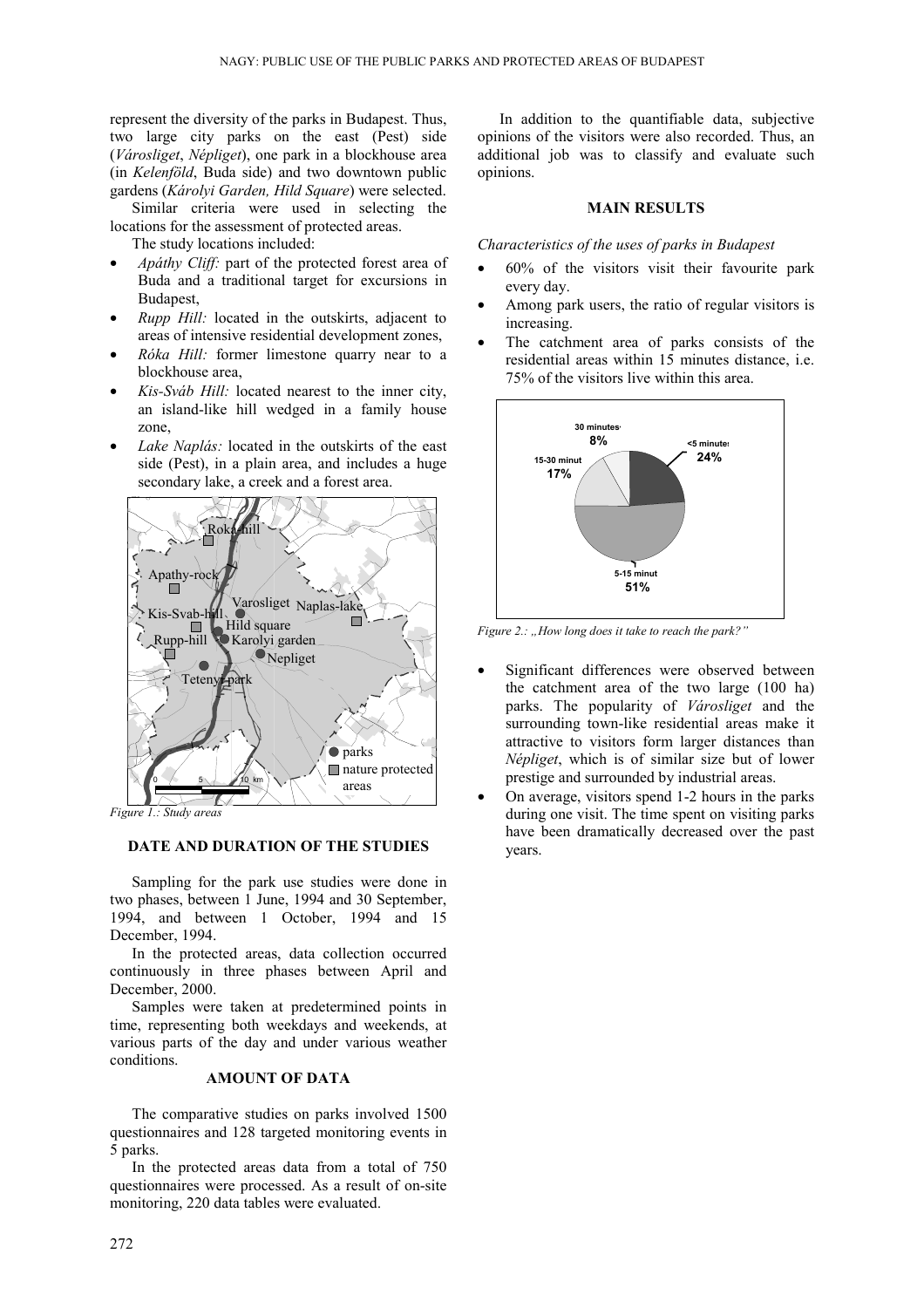

*Figure 3.: Change of spent time in the city park Varosliget*

- On average, visitors of public parks changes six times per day. This daily "turnover" shows an increasing tendency (in the 70's the average turnover was four times according to certain studies).
- The percentage of visitors above 30 years of age, including pensioners, is much lower than the average in Budapest, and this tendency is augmenting. Those in the active age (i.e. in the working age) would go to parks at an increasingly lower frequency. Most probably, this is due to the permanent time pressure. On the other hand, pensioners would justify their absence by public safety reasons.



*Figure 4.: Share of age-groups*

- Today, park users would mostly pursue moderately active (e.g. walking, playing) and inactive (sitting, sunbathing) activities. Active activities involving a lot of exercises are almost exclusively typical to those below 20 years of age.
- The percentage of those walking with dogs is increasing at a very high speed and this is a source of conflict in the parks of Budapest. (In a 10 ha park located in an intensively developed, small house residential area, almost half of the visitors were walking with dogs!)
- Downtown gardens are more visited during the weekdays than in the weekends.
- The recreational role of public parks in Budapest is lower in the weekends than during the weekdays. That is, parks are more intensively used during the weekdays.
- Public parks and gardens are more like a neutral meeting points, with increasing agora character.

# *Results of the studies in protected areas (nature conservation areas)*

- Mostly, the purpose of the visits is to spend one's leisure time outdoors, in good air and natural environment. The ratio of visitors specifically visiting these places to see the natural values is less than expected (12%). Every fifth visitor uses the protected areas as a place for jogging or cycling. A part of the young would regularly meet friends. Many come to walk their dogs.
- Protected areas located in the traditional excursion targets are more visited in spring and fall, i.e. during the excursion season.
- The island-like areas, which are surrounded by residential zones, are almost only known to and visited by those living in the neighbourhood.
- Most of the visitors of protected areas are regular visitors, some areas have almost like a clientele. Almost half of the visitors visit the specified area on a weekly basis. Mainly in the case of islandlike areas (surrounded by residential areas), the percentage of regular visitors can be as high as 80% (dog owners!).



*Figure 5.: Frequency of visits*

• On the basis of the time spent to arrive to the specified area, 60% of the visitors of protected areas live within a distance of 15 minutes. Apáthy Cliff, which is also an excursion target, and Lake Naplás are visited form larger distances, too.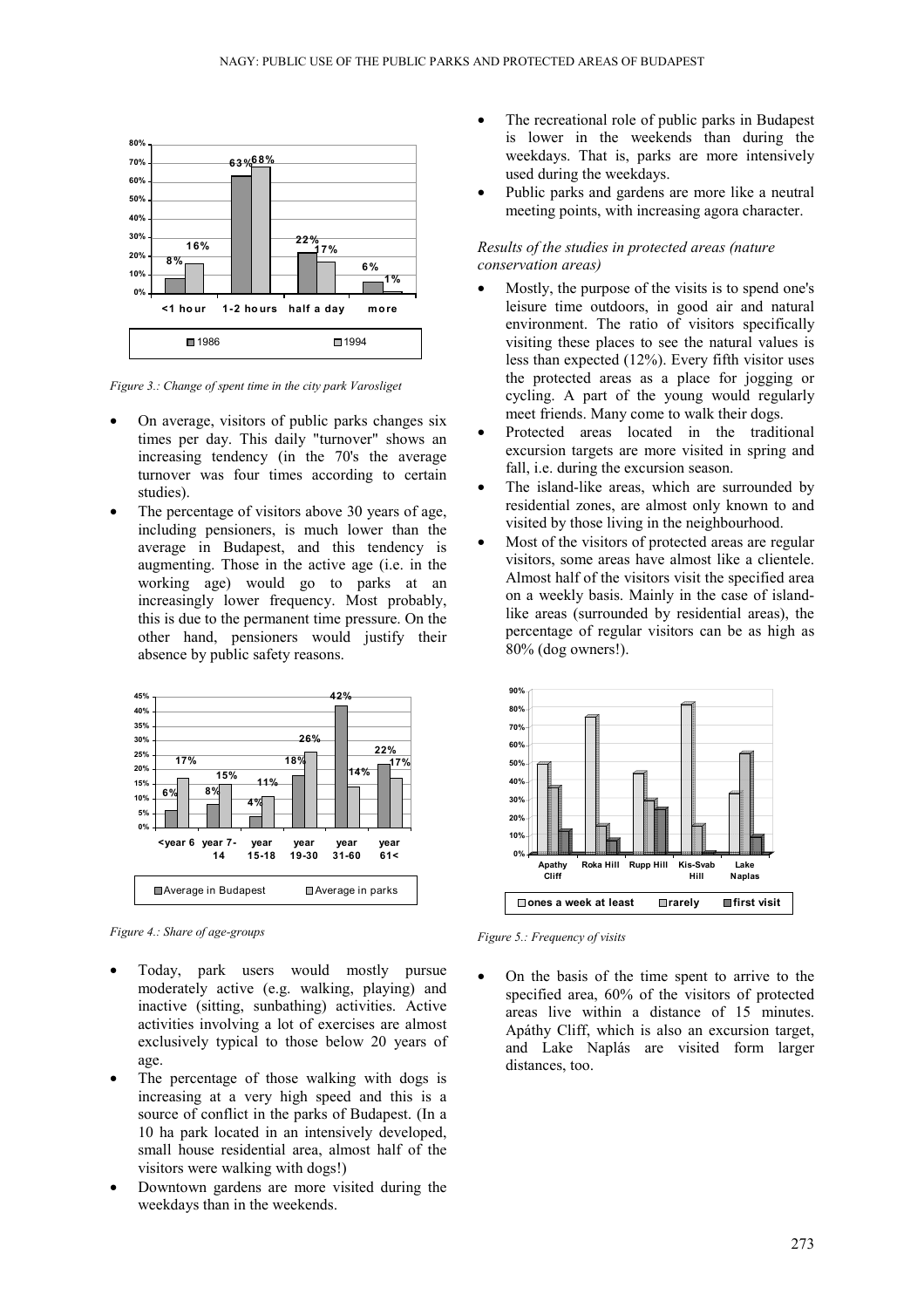

*Figure 6.: Percentage of the spent time to reach the area*

• On average, every second visitor arrives on foot, and 14% comes by bicycle. In the case of Lake Naplás, which is located at a larger distance from residential areas and is difficult to reach by public transport, 70% of the visitors arrive by car.



*Figure 7.: "How do you reach the area?"*

- Most of the visitors visit the protected areas in the weekend, in the afternoon period. The number of visitors to island-like areas is considerable during the weekdays, too.
- The biggest problem in almost all locations is litter and periodic abuses. In addition, in places where many walk with dogs (*Kis-Sváb Hill*) or rides a bicycle (*Apáthy Cliff*), or where parking places are not available (*Lake Naplás*) public use may also create direct damages to habitats (soil compaction, treading, erosion).
- The level of education among visitors to protected areas is much higher than the average in Budapest, and is also slightly above the average of public park visitors.
- People living in family houses with gardens are more bound to protected areas, and would visit such places at a higher frequency than those living in blockhouse areas of in the inner city.
- The protected areas of Budapest are not completely known even to the visitors. On average, 80% of the visitors were aware to be in a protected area. Most of them had this information form the local signs. Most of the children heard about protected areas in the school or from the parents. The adult population would

gather information mostly form local newspapers. However, a remarkable number of people believed that all the large parks in Budapest are protected areas.



*Figure 8.: Level of the education*

### **COMPARISON OF THE VISITING HABITS IN THE PUBLIC PARKS AND IN THE PROTECTED AREAS OF BUDAPEST**

Based on the investigations, protected areas are also used as places to spend leisure time and play an important role in public recreation. One of the reasons is that Budapest has few green areas in the direct neighbourhood of residential areas, and the overall size of green area per person is also low (as low as  $10 \text{ m}^2$  per person, even if the forest zones are also included).

In the areas where public parks are missing, the use of protected areas (i.e. frequency and intensity of visiting, characteristics of the daily turnover, etc.) is similar to that of public parks. Similarly, the percentage of those walking with dogs is high, as is in the public parks of Budapest. In other protected areas the uses are typical of a park forest. The varied cliff configurations and geological formations attract the young mostly as playgrounds for adventure types of activities.

However, there is a significant difference between the motivation of visitors to public parks and protected areas. Many people like to go to protected areas because, in contrast to public parks, the vegetation is natural, and these are the only areas in a city where nature can be enjoyed in its original state. In general, visitors to protected areas are also more bound to public parks. However, many of the park users only know and visit "their own" nearest park.

Also, assessment of crowdedness is different in the protected areas. Visitors would already complain about crowdedness if more than 2 or 3 groups (families) are within eyeshot, simultaneously in the same part of the area. In the case of public parks the feeling of crowdedness depends on the size of the park. In the case of small public gardens, intensive use is better tolerated, whereas in large city parks, visitors would feel much comfortable in a quiet, less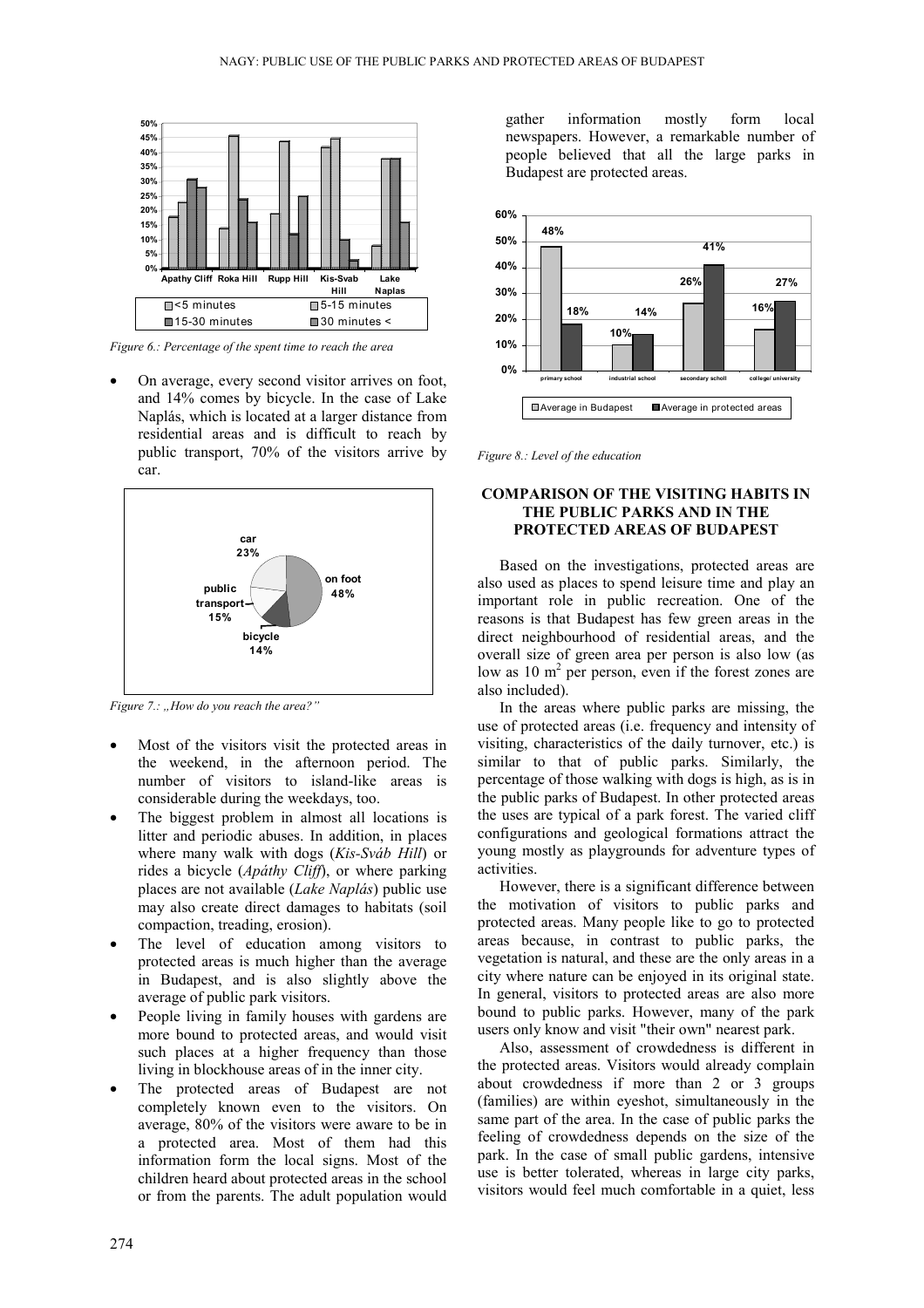intensively used part of the park, with the exception of walkways, playgrounds and sports fields.

With respect to the percentage of cyclists, there is a surprising difference between public parks and protected areas. The results show that the average ratio of cyclists is only 4% in public parks, but is as high as  $13\%$  in protected areas, although cycling is forbidden in certain parts of such protected areas. More than twice as much people go to protected areas by bicycle than to public parks. However, there is an interesting similarity in that the percentage of those arriving on foot is exactly the same, i.e. 48% for both types of green areas. Visitors of the parks and gardens much more frequently arrive by public transport, whereas almost one fourth of the visitors of protected areas arrive by car due to the larger distances and the difficulties with public transport.

Much similarly to public parks, most of the protected areas have regular visitors, some of them even have a clientele. Only 30% of the visitors of protected areas is occasional visitor and the rest visit these places on a weekly basis.

The primary catchment area for both parks and protected areas consists of the surrounding residential zones within a distance of 15 minutes. In spring and fall, i.e. during the excursion season, protected areas have a slightly larger catchment area with every fifth visitor travelling more than 30 minutes to arrive.

Age distribution of the visitors is similar in parks and protected areas. The percentage of those between 31 and 60 years of age is higher, but the percentage of those younger than 6 and older than 60 is lower in protected areas than in public parks. The percentage of those in the school years and of the youth is almost the same.

Distribution according to the level of education is the same for both types of areas. The results demonstrate that the green areas of Budapest, both natural and near natural, are visited by the more educated, with an outstandingly high percentage of people with college/university level education.

### **PRACTICAL USE OF THE RESULTS**

Primarily, park use studies are prepared for the purpose of planning in the best accordance with public needs and of developing planning and management guidelines. In addition, the evaluation of these results creates a basis for recommendations that we prepare with regard to developing green area policy guidelines, and justifying and supporting municipality decisions. Investigations in the protected areas serve as a basis for the assessment of recreational loadability and for the identification of the public role of these areas within the green area system of Budapest.

### *The study results have been used for the following specific objectives so far:*

• Defining the main function for proposed future public parks (e.g. sports park, events park).

- Preparing guidelines for green area planning.
- Identifying the green area development objectives of development programs and regulation plans.
- Measure and design of parking places based on actual demand.
- Measure and design of playgrounds.
- Identifying buffer zones for protected areas.
- Recommendations on the assignment of the most loadable visitors' zones in protected areas.
- Preparation of recommendations to improve education and awareness raising with regard to nature conservation.

### **SUMMARY, CONCLUSIONS**

The present series of studies indicated that such data collection methods resulted in a database (not available from other sources) that, when evaluated and analysed for potential relationships, provides practical assistance in the development of green areas and in the management  $-$  in the good sense  $-$  of the natural values of Budapest.

Quantified results demonstrated that protection of the nature conservation areas in a city with a population of 1.8 million should not involve hermetic, reservation type of protection, i.e. absolute elimination of visitors. In large cities where the number of public parks is low or the availability of green areas is scarce, protected areas have an additional, special recreational role.

At the same time, island-like protected areas (i.e. those surrounded by residential areas) compensate for the missing public parks in a given zone, therefore their use is similar to that of a park.

Such recreational load should be considered in the management of protected areas. Protection of the endangered, sensitive habitats and zones is only possible if the intensive uses may be canalised to other parts of the area. These would be the locations for the "equipment, and furniture" for raising attention, offering interactive programs or interesting information, which can provide long term and valuable assistance in public education and awareness raising with regard to nature conservation.

### **REREFERCES**

- Nagy, K.(1996): Use of Public Parks and Gardens of Budapest, Landscape Issues Vol. 13. 1996. 1-2.
- Nagy, K. (1997): Use of Public Parks and Gardens, Dissertation, University of Horticulture and Food Industry, Department of Landscape and Urban Design, Budapest
- Nagy, K., Szilagyi, K. (1998): Study of Use of Orczy-garden and Ludovika square, University of Horticulture and Food Industry, Budapest
- Nagy, K., Pinter, F., Wettstein (1998): Study of Demand on Parking Place in Park Varosmajor in district XII. Budapest, Budapest Urban Planning Ltd, Budapest
- Nagy, K., Szilagyi, K. (1999): Permissible Load of Public Parks in Budapest, Events in Parks, University of Horticulture and Food Industry, Department of Landscape and Urban Design, Budapest